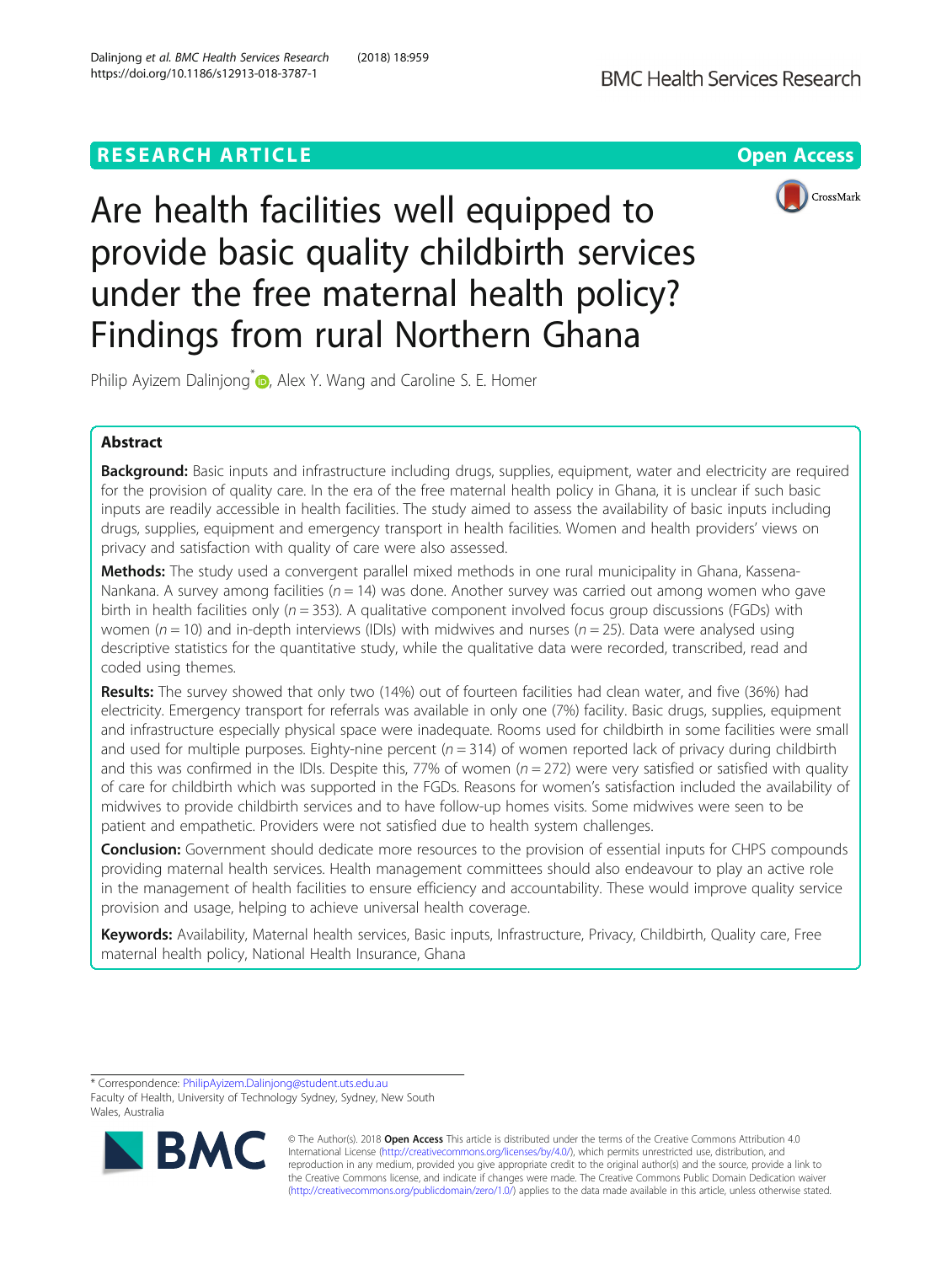# Background

The availability of infrastructure, utilities, drugs, supplies and equipment provide the enabling environment for health facilities and health providers to function effectively. In health service delivery, utilities such as water and electricity are vital for the provision of quality care [[1](#page-7-0)–[4\]](#page-7-0). The World Health Organization (WHO) recommends the availability of water, sanitation and hygiene (WASH) services in health facilities for the provision of quality, people-centered care [[5](#page-7-0)–[8](#page-7-0)]. WASH increases health provider's morale, efficiency, trust and the use of health services, including a reduction in cost of service delivery [[7](#page-7-0)]. Electricity in particular, allows for the effective operations of the cold chain system [[1,](#page-7-0) [7](#page-7-0)] and for lighting as well.

Nevertheless, a study in 54 low- and middle-income countries reported that 38 and 19% of health facilities respectively, lacked access to clean water and sanitation, while 35% did not have water and soap for hand washing [[7\]](#page-7-0). In sub-Saharan Africa, 50% of health facilities do not have clean water [\[6](#page-7-0), [7](#page-7-0)]. Another review showed that 26% of health facilities in eleven sub-Saharan African countries did not have electricity [\[3\]](#page-7-0). Even for hospitals which are meant to be points of referral for lower level health facilities, aggregate data from the Service Provision Assessments and Demographic and Health Surveys for five sub-Saharan African countries (Ghana, Kenya, Tanzania, Rwanda and Uganda) demonstrate that only 20 to 46% of these health facilities had reliable running water and electricity [\[9\]](#page-7-0). Health facilities located in rural communities are worse off in the provision of basic essential inputs compared to bigger health facilities in urban areas [\[7\]](#page-7-0).

Two of WHO's quality standards (standards 5 and 8) have also emphasised the importance of basic drugs, supplies, equipment, privacy and confidentiality in health facilities for improved maternal and newborn health [\[8](#page-7-0)]. The absence of such basic essential inputs hamper the provision and use of maternal health services [[10](#page-7-0)–[13](#page-7-0)]. For example, a study in an urban hospital in Tamale, Ghana, revealed the lack of reliable water and electricity supply, essential drugs, manual vacuum aspirators and surgical gloves which negatively impacted the provision of childbirth services [[14\]](#page-7-0). Likewise, the lack of privacy in health facilities in South Central Ethiopia, deterred women from utilising health facilities for childbirth [\[15](#page-8-0)]. It is therefore important to examine the availability of basic essential inputs such as water and electricity, basic drugs, supplies, and equipment for service delivery to better understand the drivers of quality of care [\[8](#page-7-0), [16](#page-8-0)].

In Ghana, a free maternal health policy was implemented in July 2008, under the National Health Insurance Scheme. The policy provides free of cost maternal health services to Ghanaian women. It seeks to promote the use of skilled attendance for the reduction of maternal and newborn deaths. There are limited studies assessing the availability of basic essential inputs in health facilities for childbirth and how these impacted on women and health providers' perception of quality care. The Ghanaian study in Tamale did not include health centres and Community-based Health Planning and Services (CHPS) compounds. This study aimed to assess the availability of basic essential inputs including drugs, supplies and equipment in health facilities offering childbirth services in one rural area in Ghana. Women and health provider's perception of privacy and satisfaction with quality of care at childbirth were also assessed. This paper forms part of a wider research exploring the affordability, availability, acceptability and quality of maternal health services during pregnancy and childbirth under the free maternal health policy in rural Northern Ghana [[17](#page-8-0), [18\]](#page-8-0).

## **Methods**

### Study area

A cross sectional study was carried out in the Kassena-Nankana municipality, a rural poor settings located in the Upper East Region of Northern Ghana, with the capital town as Navrongo. The study was carried out from March – August, 2016. The population of the study area was about 109, 944 representing 10.5% of the total population of the region [\[19](#page-8-0)]. About 72.7% of the people live in rural areas and 96.1% of households engage in crop farming including poultry rearing [[19](#page-8-0)]. An estimated 44.8% of the population aged 12 years and above are married, while 56.3% are literate (11 years and beyond) [[19](#page-8-0)]. Skilled attendance at childbirth was estimated to be 67% in the municipality [\[20\]](#page-8-0). At the time of the study, 13 of the 14 health facilities studied were publicly owned. The studied health facilities comprise the main district hospital, 2 health centres, and 11 Community-based Health Planning and Services (CHPS compounds). The CHPS compounds are the lowest level of health facilities providing services including maternal health in distant and remote communities [[21](#page-8-0)]. The first CHPS compounds were experimented in the Kassena-Nankana area, before their scale up nationally.

### Study design and processes

The study was a convergent parallel mixed methods, using quantitative and qualitative data collection methods [[22](#page-8-0)]. The collection, analysis and interpretation of the quantitative and qualitative data were carried out in a parallel form [[22](#page-8-0)]. The results of the quantitative and qualitative studies were however, merged to answer questions on availability of basic essential inputs including basic drugs, supplies, and equipment as well as perception of privacy and quality of care.

The formula proposed by Gorstein et al. was used to determine the sample size for a proportion in a single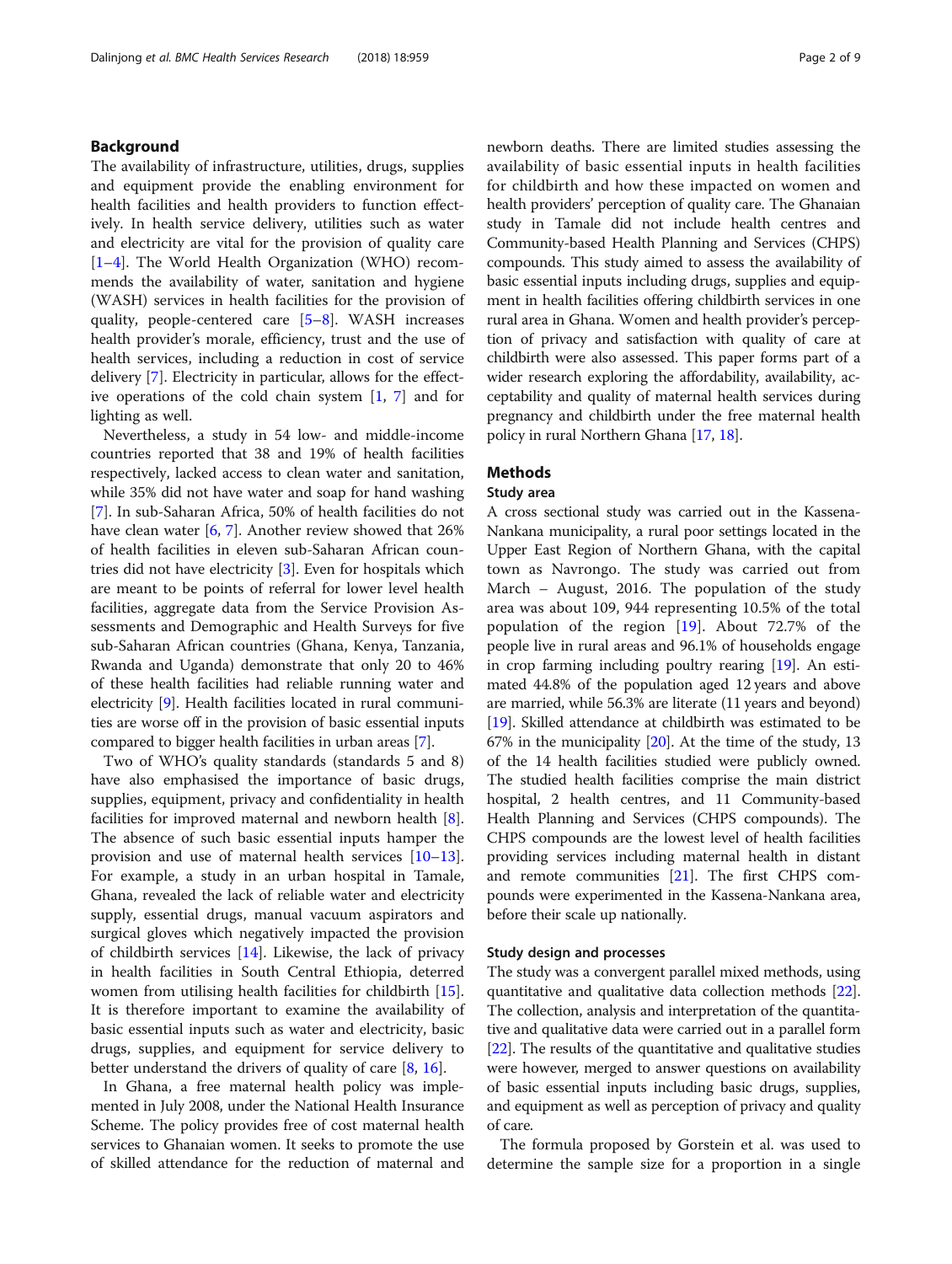cross-sectional survey for the quantitative component [[23\]](#page-8-0), recruiting 353 women who gave birth in health facilities (Additional file [1](#page-7-0)). The overall sampling procedure has been reported in [[18](#page-8-0)]. Table 1 summarised the study design and processes.

As indicated, 14 health facilities were surveyed (same facilities where the survey with women took place), on the basis of the availability of at least a midwife to provide basic maternal health services, including childbirth. The use of health facility surveys are important for monitoring the availability of resources, performance, areas requiring improvement as well as the impact of health policies or interventions [[16](#page-8-0), [24\]](#page-8-0). A check list was developed and used for the health facility survey (Additional file [2](#page-7-0)).

Ethical clearance for the study was obtained from the Institutional Review Board of the Navrongo Health Research

Centre (approval number NHRCIRB217) and the Human Ethics Review Committee of the University of Technology Sydney (approval number ETH16–0263). All participants were consented using a written consent form. Written permission was also obtained from directors of health services as well as managers of health facilities.

### Study variables

The physical availability of basic essential inputs like clean water and electricity, basic drugs, supplies, and equipment for the provision of quality services were assessed (Additional file [2\)](#page-7-0). The WHO proposed six building blocks to assist analyse health systems and also as points for interventions. These building blocks included: service delivery; health workforce (staff and training); information, medical products, vaccines and

| Table 1 Summary of study design and processes |                                                                |                                                                                                   |                                                                                                           |  |  |
|-----------------------------------------------|----------------------------------------------------------------|---------------------------------------------------------------------------------------------------|-----------------------------------------------------------------------------------------------------------|--|--|
| Study design                                  | Methods & numbers                                              | Research instruments                                                                              | Respondents and processes                                                                                 |  |  |
| Quantitative<br>(Additional files 1 and 2)    | Facility survey (14 facilities)                                | Checklist for availability of basic<br>amenities, equipment, drugs and<br>supplies for childbirth | Midwives and nurses                                                                                       |  |  |
|                                               |                                                                |                                                                                                   | •Survey conducted in same<br>facilities where structured<br>questionnaire were carried<br>out among women |  |  |
|                                               | Survey (353 women who gave<br>birth in health facilities only) | •Structured Ouestionnaire<br>developed based on literature<br>and in English                      | Women who gave birth only in<br>facilities were interviewed                                               |  |  |
|                                               |                                                                | Questions were translated into<br>local dialects (Kasem and Nankam)<br>and back, for validity     | Women were recruited after<br>discharge from facilities                                                   |  |  |
|                                               |                                                                | ·Questionnaire piloted with<br>women before actual<br>administration                              | -Interviews took 30-45 min                                                                                |  |  |
| Oualitative<br>(Additional files 3 and 4)     | Focus Groups Discussions<br>$(FGDs = 10)$                      | Interview quide: semi-structured<br>open-ended questions with probes                              | ·Same category of women who<br>gave birth in facilities                                                   |  |  |
|                                               |                                                                | Guide developed in English and<br>translated into two local dialects<br>(Kasem and Nankam)        | Groups of 5-12 women                                                                                      |  |  |
|                                               |                                                                | ·Language experts carried out<br>front and back translation of the<br>guide to ensure accuracy    | ·Discussions took place in<br>facilities without providers<br>presence                                    |  |  |
|                                               |                                                                | ·Piloted with women                                                                               | ·Discussions recorded with permission                                                                     |  |  |
|                                               |                                                                |                                                                                                   | •Continuous update of quide with<br>issues emerging from discussions                                      |  |  |
|                                               |                                                                |                                                                                                   | •Took about 45-120 min for each<br>discussion                                                             |  |  |
|                                               | In-depth Interviews (IDIs $= 25$ )                             | Interview quide: semi-structured<br>open-ended questions with probes                              | •Midwives and nurses                                                                                      |  |  |
|                                               |                                                                | Developed in English, but not<br>translated; all providers spoke<br>and understood English        | Interviews took place in private<br>rooms in facilities                                                   |  |  |
|                                               |                                                                | .Piloted with providers                                                                           | Interviews recorded with permission                                                                       |  |  |
|                                               |                                                                |                                                                                                   | •Continuous update of quide with<br>issues emerging from interviews                                       |  |  |
|                                               |                                                                |                                                                                                   | •Took about 45-120 min for an<br>interview                                                                |  |  |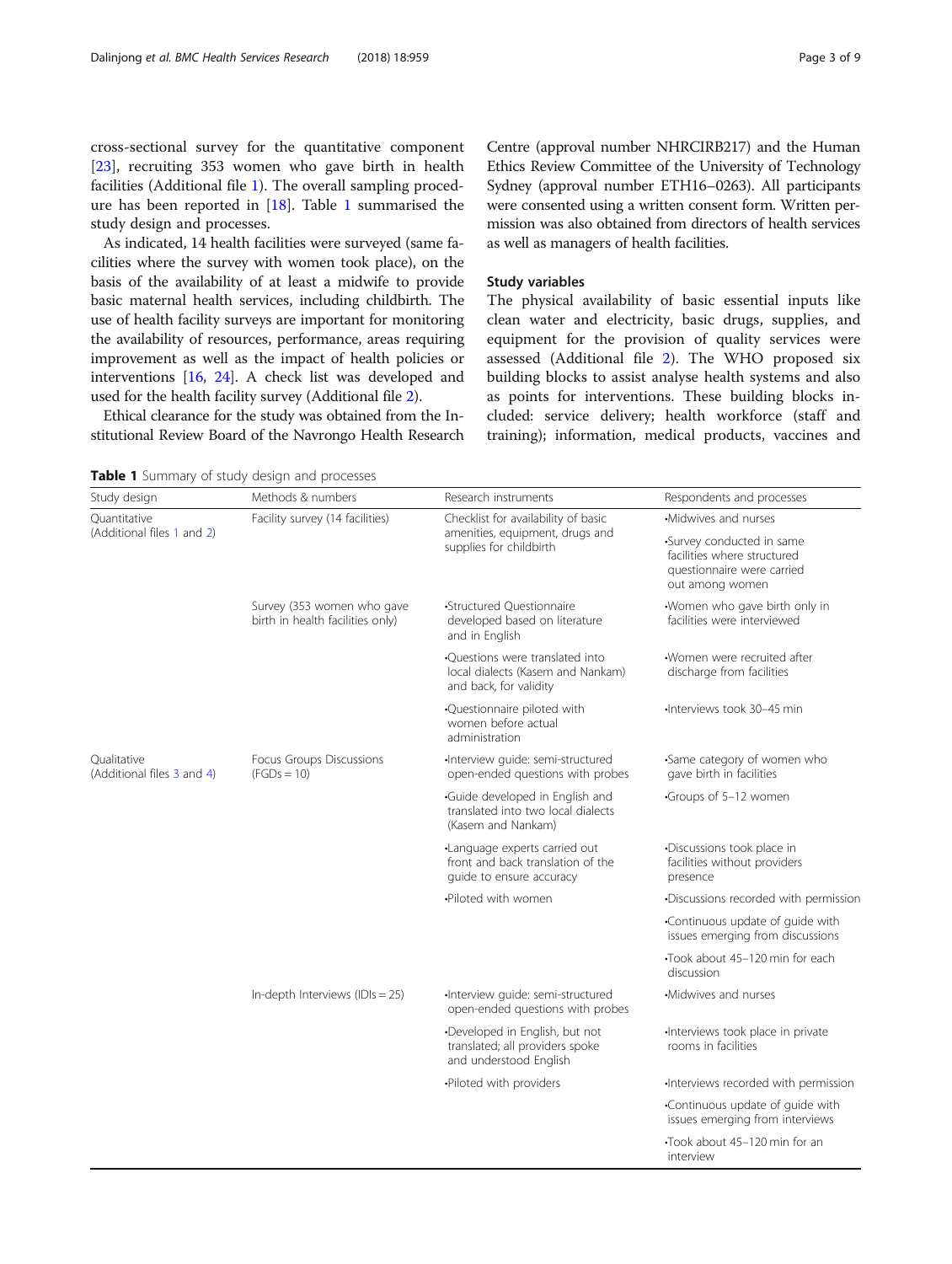technology (drugs, supplies and equipment); financing; leadership and governance  $[16]$ . The study was structured around these building blocks, with emphasises on the service delivery block, particularly the section on availability of basic emergency obstetric and newborn care (EmONC) [[16](#page-8-0), [24](#page-8-0)].

Women and health providers' overall satisfaction with quality of care was also assessed (Additional files [3](#page-7-0) and [4](#page-7-0)). Satisfaction for quality of care was assessed as; "very satisfied", "satisfied", "normal", "dissatisfied" and "very dissatisfied". In addition, the study assessed the availability of privacy in health facilities and other issues relating to childbirth such as physical space. This study did not delve into the availability of staff in general, since the focus was the provision of basic maternal health services including childbirth and thus covered health facilities that had at least a midwife to provide such services.

### Data management and analysis

SurveyCTO Collect v2.10 application was used for the collection of the quantitative data. The SurveyCTO Collect application works on hand-held gadgets allowing for the capture, processing and transport of data for analysis. STATA 14 was used to clean and analyse the data and the findings presented using descriptive statistics.

All audio recordings were transcribed verbatim. Some audio recordings were selected, listened to and compared with the transcripts to ensure accuracy in the transcriptions. Differences between the recordings and transcripts were rectified prior to coding. The transcripts were then reviewed a number of times to help identify emerging themes and sub-themes, which reflected insights of the subjective experiences of women especially. Following the review, codes were assigned to the themes and sub-themes identified in relation to childbirth. The results are presented based on the assigned themes and sub-themes as well as the use of key quotes from the participants.

### Results

# Background characteristics of women and use of different health facility for childbirth

Findings from three hundred and fifty-three (353) women who gave birth in health facilities are presented here. The women had an average age of 27 years. Over half of the women (69%,  $n = 243$ ) reported that they used a different health facility for childbirth from antenatal care. The most cited reason for change of health facility was "referral" (40.2%,  $n = 142$ ) by health providers (Table 2). Health providers' behaviour, distance and time to health facilities as well as quality of care were not found to be major issues for the change of health facility for childbirth.

Table 2 Reasons for use of different health facility for childbirth

| Reasons for change of health facility for childbirth | $N = 353$     | $\%$ |
|------------------------------------------------------|---------------|------|
| Was referred by health provider                      | 142           | 40.2 |
| Childbirth service available                         | 19            | 5.4  |
| Oualified staff available                            | 12            | 3.4  |
| Quality services available                           | 38            | 10.8 |
| Good provider behaviour                              | $\mathcal{P}$ | 0.7  |
| Short distance and time                              | 8             | 2.2  |
| Other                                                | 22            | 6.2  |
| NA (used same facility for pregnancy and childbirth) | 110           | 31.1 |
| Total                                                | 353           | 100  |

"NA" refers to women who used the same health facility for antenatal care and childbirth and their views captured elsewhere

## Availability of basic essential inputs for childbirth

Only two (14%) out of the fourteen health facilities had a source of clean water, and five (36%) had electricity (Table [3\)](#page-4-0). Eleven health facilities (79%) had guidelines for the management of pregnancy and childbirth and in nine (64%), staff had refresher training in the last one year preceding the study. Only one health facility (7%) had emergency transport (pick-up vehicle) for the referral of women.

Some of the equipment in the health facilities were found to be outdated and inadequate, particularly beds for childbirth and postpartum care. Most CHPS compounds had just one or two beds for childbirth. In situations where two or three women were in labour, some of these women would have to use the floor. In the IDIs, a midwife said:

"Infrastructure hmmm, that is where I think the challenge is, it is not so much but at least we are dealing with what we have. This labour ward has a 2 bed capacity but sometimes women coming in can be 4-5 and some will be on the floor and sometimes you can even have 3 women pushing at the same time" (IDIs, midwife).

The IDIs showed that basic drugs and supplies were available, but inadequate in the health facilities. The midwives reported that the quantities of basic drugs and supplies for childbirth especially were insufficient to meet the demand or utilisation. A midwife in a CHPS compound reported:

"We've the basic drugs and supplies, but it is always not enough for us. Most of the times, we get out of stock and have to wait for supplies from the DHMT [District Health Management Team]" (IDIs, midwife).

### Privacy in health facilities during childbirth

Of the 353 women who gave birth in health facilities, 89% ( $n = 314$ ) reported that there was no privacy during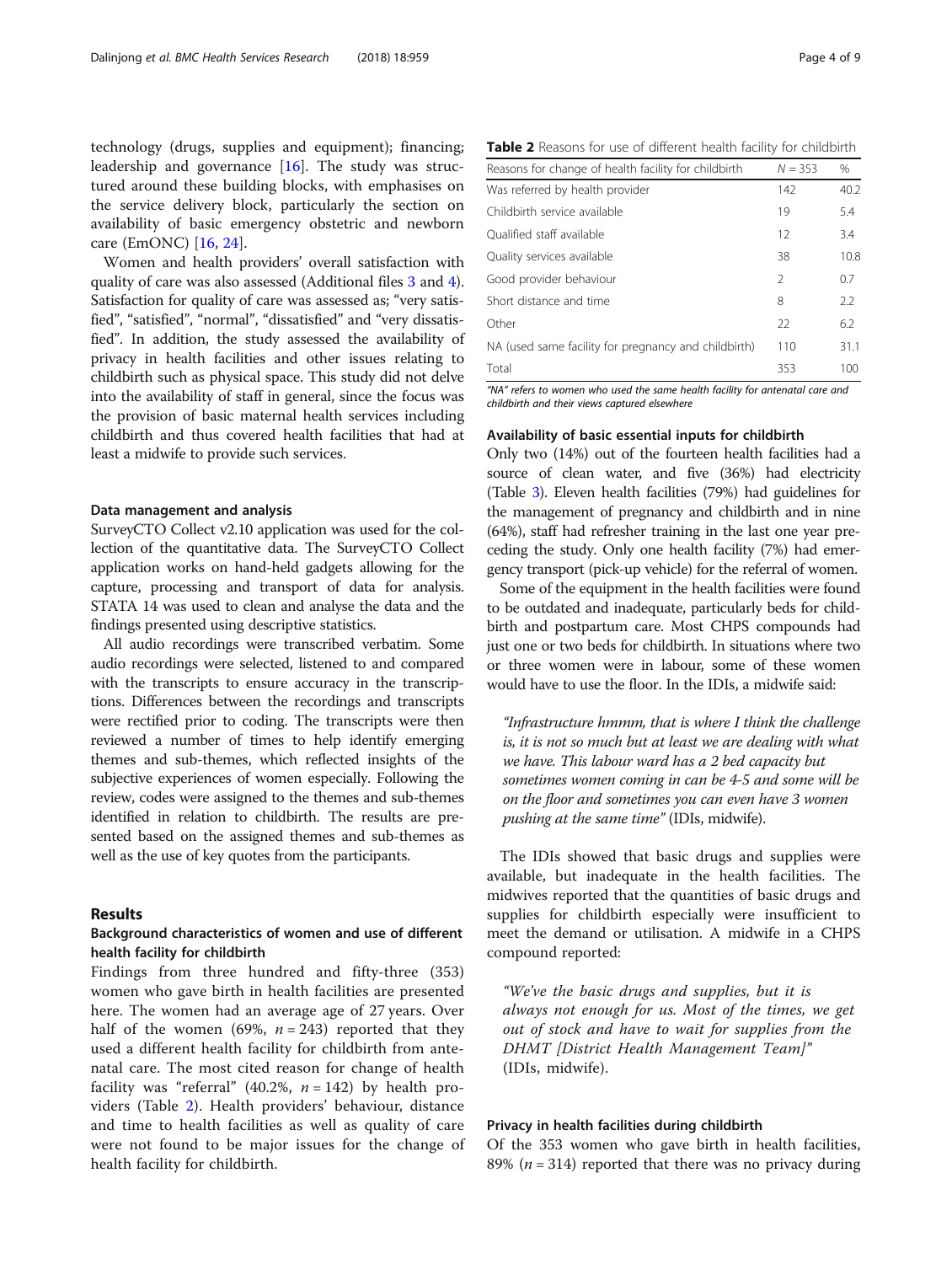<span id="page-4-0"></span>

| <b>Table 3</b> Availability of basic essential inputs in health facilities |  |  |  |
|----------------------------------------------------------------------------|--|--|--|
|----------------------------------------------------------------------------|--|--|--|

| Basic essential inputs (utilities)               | $N = 14$ (facilities)<br>Yes $n$ $(\%)$ |
|--------------------------------------------------|-----------------------------------------|
| Clean water                                      | 2(14%)                                  |
| Electricity                                      | 5(36%)                                  |
| Emergency transport                              | 1(7%)                                   |
| Health workforce (quidelines and staff training) |                                         |
| Guidelines                                       | 11(79%)                                 |
| Staff training                                   | 9(64%)                                  |

Medical products, vaccines and technology (drugs, supplies, equipment) Basic drugs for EmONC

| Antibiotic eye ointment               | 8(57%)   |
|---------------------------------------|----------|
| Injectable oxytocin/ergometrine       | 9(64%)   |
| Oral antibiotic                       | 14(100%) |
| Magnesium sulphate                    | 9(64%)   |
| Injectable antibiotic                 | 9(64%)   |
| Intravenous solution and infusion set | 14(100%) |
| Other drugs                           |          |
| Vitamin K                             | 9(64%)   |
| Basic supplies and equipment          |          |
| Skin disinfectant                     | 6(43%)   |
| Cotton and gauze                      | 14(100%) |
| Gloves                                | 14(100%) |
| Partograph                            | 14(100%) |
| Cord clamp                            | 8(57%)   |
| Delivery bed                          | 14(100%) |
| Examination light                     | 5(36%)   |
| Scissors and blade                    | 9(64%)   |
| Suction apparatus                     | 3(21%)   |
| Needles and syringes                  | 10(71%)  |
| Suture material/needle holder         | 14(100%) |
| Forceps                               | 14(100%) |
| Speculum                              | 12(86%)  |

childbirth. Only 11% ( $n = 39$ ) stated that there was privacy. The finding was confirmed in the IDIs that there was no privacy in health facilities at childbirth. A midwife said:

"So you see that some of the clients will be sitting here; if you're talking inside and you're talking louder, some of them may hear what you're conversing with the other one" (IDIs, midwife).

The rooms used for childbirth in the smaller health facilities (CHPS compounds) especially, were considered to be small (limited physical space). In some cases, the rooms were used for multiple purposes;

that is, abdominal and vaginal examination, childbirth and postpartum care. A nurse reported:

"…. the labour room is like a cubicle – chop box, that's where they deliver women, that's where we do dressing, if we receive an emergency case that's where we put them......There is no privacy in that room at all" (IDIs, nurse).

# Women's overall satisfaction during childbirth

In order of frequency, 77% of the women  $(n = 272)$  were very satisfied or satisfied with the quality of care at childbirth, 3% ( $n = 11$ ) normal, 20% ( $n = 70$ ) very dissatisfied or dissatisfied. In the FGDs too, most of the women were found to be satisfied with the overall services provided at childbirth. Some midwives were reported to be patient, empathetic and would not shout or insult women. A woman said:

"I am satisfied because the midwife is patient for us and does not shout at us and if the baby is coming out, she is also always fighting like she is the one in labour just for you to have a safe labour" (FGDs, woman).

Some other women provided the reason that their midwives were always available, even at night to attend to them, when it was necessary. A woman said:

"When I was in labour it was in the night but I still told them [family members] to bring me here [health facility] because during ANC the nurse [midwife] treated me well. Even at night, her husband brought her and she came to attend to me here. She struggled before my baby came and she did not insult me talkless beating me" (FGDs, woman).

Some midwives were able to do home visits after childbirth to check on the welfare of women and their babies and also to encourage women to continue to visit health facilities. This is the case with CHPS compounds located in the communities and was a source of satisfaction. A woman reported:

"I am happy, she [midwife] treated me nicely during ANC and after I delivered she still followed me home and visited me about 3 times" (FGDs, woman).

However, a few of the women in the FGDs said they were not satisfied with the overall quality because they had experienced an inhumane treatment; abandonment, beatings and insults from some midwives and nurses. A woman who gave birth in the district hospital reported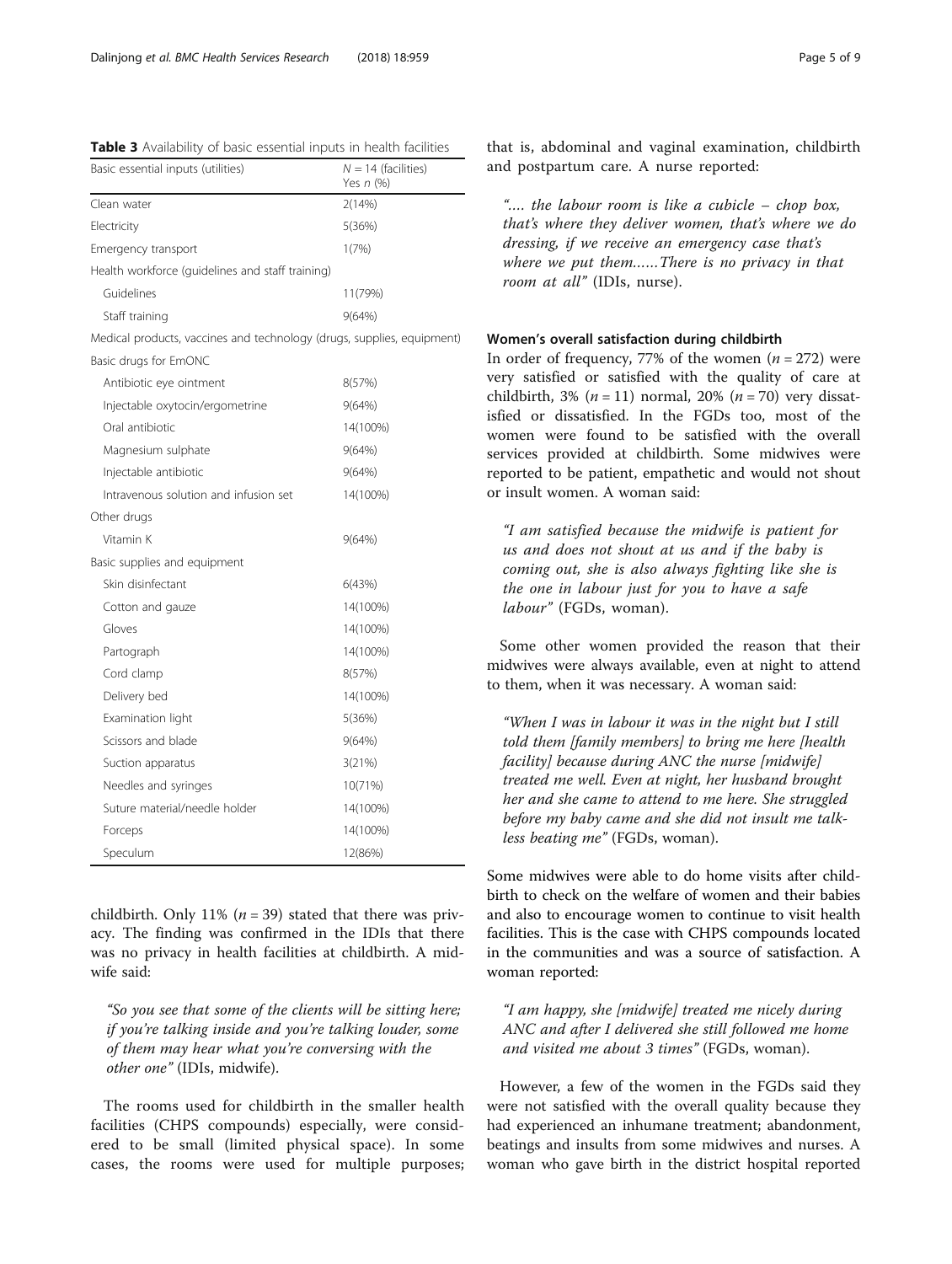that she was beaten by an elderly midwife. A woman described:

"I delivered at War Memorial [the district hospital]. I had a lot of problems because my baby was coming and I was screaming and an elderly nurse [midwife] came and beat me" (FGDs, woman).

Another woman said:

"When I came to deliver she treated me like I was not human, she kept me in the room and left me there so my baby nearly fell off and she still came and was insulting me" (FGDs, woman).

# Health providers' overall satisfaction with quality of care for childbirth

Due to challenges with the health system which prevents women from using certain services, health providers indicated that they were not very satisfied with the overall quality of care provided. For instance, a midwife said:

"The scan is not covered by health insurance and some women always don't have money but you will really see that they need to take a scan on their pregnancy to be sure of safe delivery, but you cannot do anything to help them so that one if she doesn't take the scan where is the quality you are providing because that one you don't know how she is faring but you are agreeing to manage her like that……" (IDIs, midwife).

But the dedication and commitment to duty on the part of some health providers have provided a degree of satisfaction for quality of care rendered. A nurse explained:

"Satisfied? Not very satisfied, but satisfied. At least the way I've seen the midwife handle them [women], it's okay; it's commendable. Sometimes she even goes all the way to the houses to look for them. We don't have a lot of midwives who will do that. So for her being here, and me coming to meet her, and within just these 3 weeks, it's very commendable" (IDIs, nurse).

# **Discussion**

The study showed that only two (14%) out of the fourteen health facilities had a source of clean water, and five (36%) had power supply. Just one health facility had emergency transport for referrals. Basic drugs, supplies, and equipment including beds were also inadequate for childbirth. Eighty-nine percent  $(n = 314)$  of the women reported the lack of privacy in health facilities during

childbirth. The rooms used for childbirth in CHPS compounds especially, were small in size and used for multiple purposes. Despite these issues, 77% of women ( $n =$ 272) were very satisfied or satisfied with the quality of care for childbirth. Reasons for women's reported satisfaction were the availability of midwives to provide childbirth services always and to make follow-up visits to women's homes after childbirth. Some midwives were also patient, empathetic, and would not shout or insult. Health providers indicated that they were not very satisfied with the quality of care provided.

### Availability of clean water and electricity for childbirth

Two (14%) out of the fourteen health facilities had a source of clean water, and five (36%) had power supply. But studies have shown that the availability of clean water, electricity, telephones, and toilet facilities significantly increases the use of skilled attendance at childbirth [[2,](#page-7-0) [25\]](#page-8-0). Skilled attendance at childbirth in the study area was 67% [[20](#page-8-0)]. Our finding is not unique. In Nnewi, Nigeria, Nnebue et al. found that clean water, electricity and a refuse disposal system were not available in most of their health facilities [[26\]](#page-8-0). Likewise, an urban hospital study in Ghana, Tamale, revealed that water and electricity were intermittently disrupted and thus affected the smooth provision of health services  $[14]$  $[14]$ . The availability of clean water and electricity is critical for ensuring the provision of quality maternal health services [[3,](#page-7-0) [4,](#page-7-0) [27](#page-8-0)]. Water is required for maintaining hygiene and sanitation (that is, washing of hands and cleaning of equipment) for the prevention of infections, while electricity is needed for lighting and the refrigeration of blood, vaccines (cold chain system) as well as the sterilisation of basic equipment for childbirth  $[1, 4]$  $[1, 4]$  $[1, 4]$  $[1, 4]$ . The absence of clean water and electricity in most of our study health facilities compromise quality of care and an affront to the achievement of universal health coverage and the SDGs.

### Availability of emergency transport for childbirth

Transport is yet another facilitator for the use of maternal health services, especially in times of childbirth. Unfortunately, our study reported emergency transport as available in only one health facility. The reported mode of emergency transport was a pick-up vehicle which lacks comfort and the necessary accessories to support pregnant women. Studies in Africa and Asia have reported similar findings [\[1,](#page-7-0) [14,](#page-7-0) [28](#page-8-0), [29\]](#page-8-0). The absence of emergency transport would not permit women to have timely access to health facilities and services, which may have dire consequences, such as deaths of mothers and neonates. For example, a qualitative study in rural Gambia showed the unavailability of transport as the main factor for increased perinatal deaths [\[30](#page-8-0)].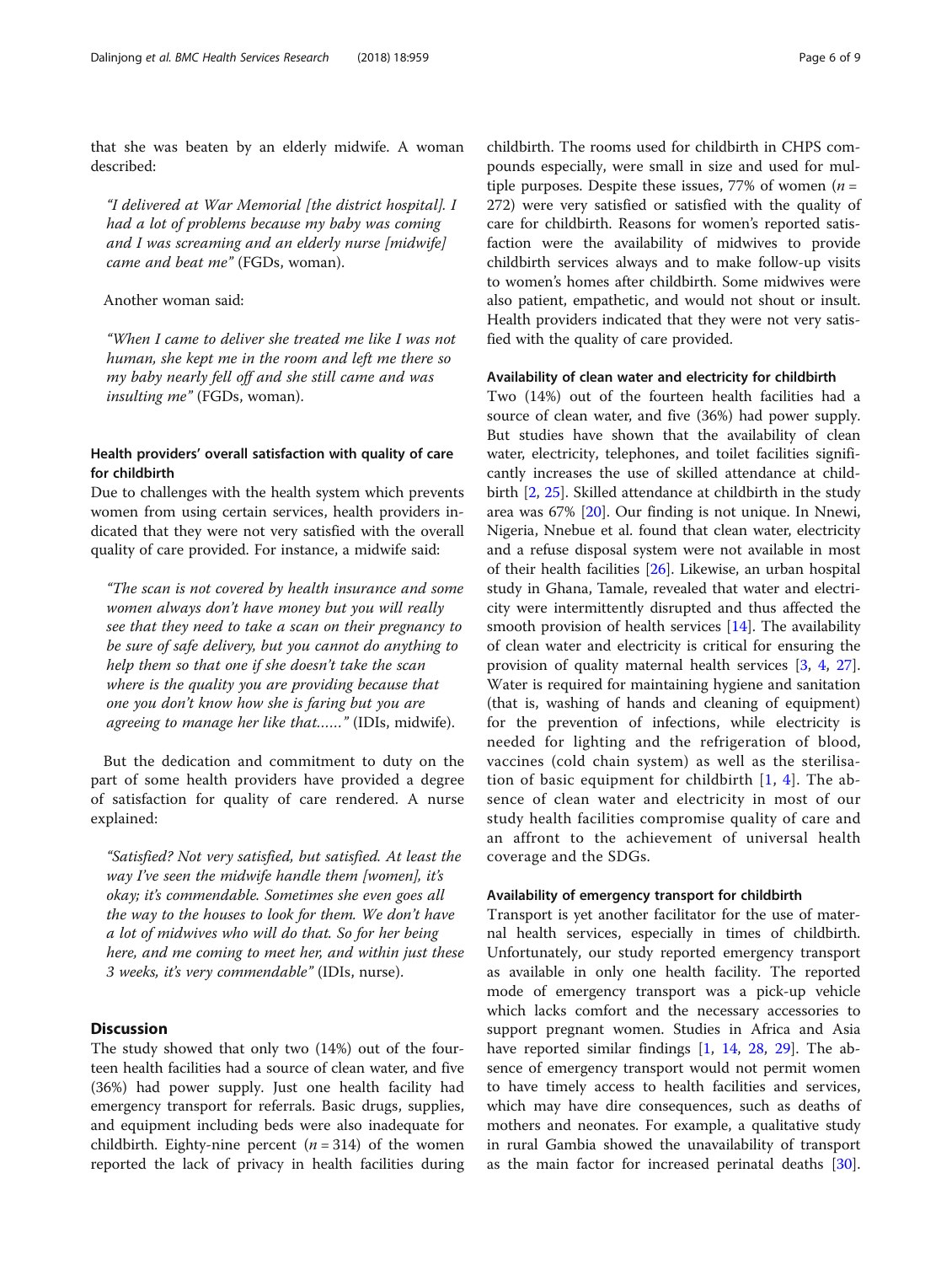The lack of emergency transport in distant and remote communities is considered one of the reasons why women give birth at home [\[31](#page-8-0)]. To reduce maternal and newborn deaths, there is the urgent need to prioritise transport especially for distant and remote communities.

# Inadequate basic drugs, supplies, equipment and physical space

Our study reported the inadequacy of basic drugs, supplies, equipment and physical space for childbirth as reported in other studies. A recent review reported the inadequacy of equipment, drugs and supplies such as gloves and blood as a global phenomenon [[32\]](#page-8-0). A Nigerian study also revealed the inadequacy of equipment, drugs and supplies including physical space for childbirth services [\[26\]](#page-8-0). In resource constraint settings especially, there are reported cases of overcrowding in health facilities where women in labour would have to queue for services and share beds with other women during and after childbirth [[32\]](#page-8-0). This is attributed to the lack of staff, physical space and equipment [[32\]](#page-8-0). In some situations, women would have to lie on floors or on bare mattresses soiled with urine, faeces, blood, vomit, and other fluids after childbirth [[14](#page-7-0), [27](#page-8-0), [32\]](#page-8-0). The inadequacy of basic drugs, supplies, equipment and physical space contravenes the quality statements (statement 8) of the WHO, stipulating for a positive experience for all women in the period of pregnancy, childbirth and postpartum [\[8](#page-7-0)].

### Lack of privacy in health facilities during childbirth

Our study recorded lack of privacy in health facilities for women; 89% ( $n = 314$ ) of the women reported the lack of privacy at childbirth and this was confirmed in the IDIs. The lack of privacy for women during childbirth was also reported as a global challenge [[32\]](#page-8-0). The review by Bohren et al. showed the lack of privacy in labour wards during vaginal and abdominal examinations with the unavailability of curtains to separate women from other patients [\[32](#page-8-0)]. A recent review in Nigeria showed the lack of privacy where women in labour were attended to, in the presence of several health workers and trainees [[33](#page-8-0)]. Lack of privacy is undignifying and shameful for women. Again, the finding infringes quality statement 5.1 of the WHO canvassing for all women and newborns to have privacy, including respect for their confidentiality during and after childbirth [\[8](#page-7-0)].

Lack of privacy has several implications. According to Lothian, privacy during childbirth is important for women as it determines to some extent the outcome of the process  $[34]$  $[34]$ . It does not also promote the use of skilled attendance at childbirth. For instance, in South Central Ethiopia, women and community members indicated that the lack of privacy was one of the main

reasons why women would not give birth in health facilities [\[15\]](#page-8-0). Given the importance of privacy, the WHO manual for managing complications in pregnancy and childbirth and the International Federation of Gynecology and Obstetrics (FIGO) have emphasised the need for privacy during childbirth and postpartum  $[35, 36]$  $[35, 36]$  $[35, 36]$  $[35, 36]$ . Thus it is important that health facilities are supported to provide privacy for women to promote their dignity.

# Overall satisfaction with quality of care during childbirth

Interestingly, despite the lack of privacy, our study found high satisfaction with quality of care in both the survey and FGDs. Women's satisfaction was based on the fact that some midwives were caring, respectful and supportive; that is, patient, empathetic, and would not shout or insult. Some midwives were available at all times to provide services and would make follow-up visits to women's homes after childbirth. Findings from the Ghana demography and health survey are in line with our finding; 79% of women insured under the National Health Insurance Scheme were satisfied with the services received in a health facility  $[37]$  $[37]$ . However, the reasons for the satisfaction was different from that found for our study; the women were satisfied due to short waiting times for test results (56%) and cleanliness of health facilities (92%) [\[37\]](#page-8-0). Equally, a study in public health facilities in Gamo Gofa Zone, Southwest Ethiopia showed that 79.1% of women were happy with the overall services received during childbirth [[38\]](#page-8-0).

Our findings are not consistent with results from other studies in Ghana showing women dissatisfaction with the quality of care due to disrespect, abuse, abandonment and discrimination by health providers during childbirth [\[39,](#page-8-0) [40](#page-8-0)]. Given that health providers were not satisfied with the quality of health care in our study, probably women's overall satisfaction might be attributed to the fact that the women had never experienced quality care previously. Without the opportunity to make comparisons or know what was possible, women might not know that a better quality of care existed, especially on attitudes and behaviours of providers. The dissatisfaction among health providers is due to the challenges found in the health system which affected the provision of quality care. Health providers are better placed to understand what constituted quality care, compared to the women and hence their expression of dissatisfaction.

### Strengths and limitations

Combining findings from surveys of facilities and women, FGDs, and IDIs, the study has demonstrated the unavailability of basic essential inputs like water, electricity, emergency transport and privacy in health facilities. It also showed the inadequacy of basic drugs, supplies, and equipment. This is one strength of this study. However,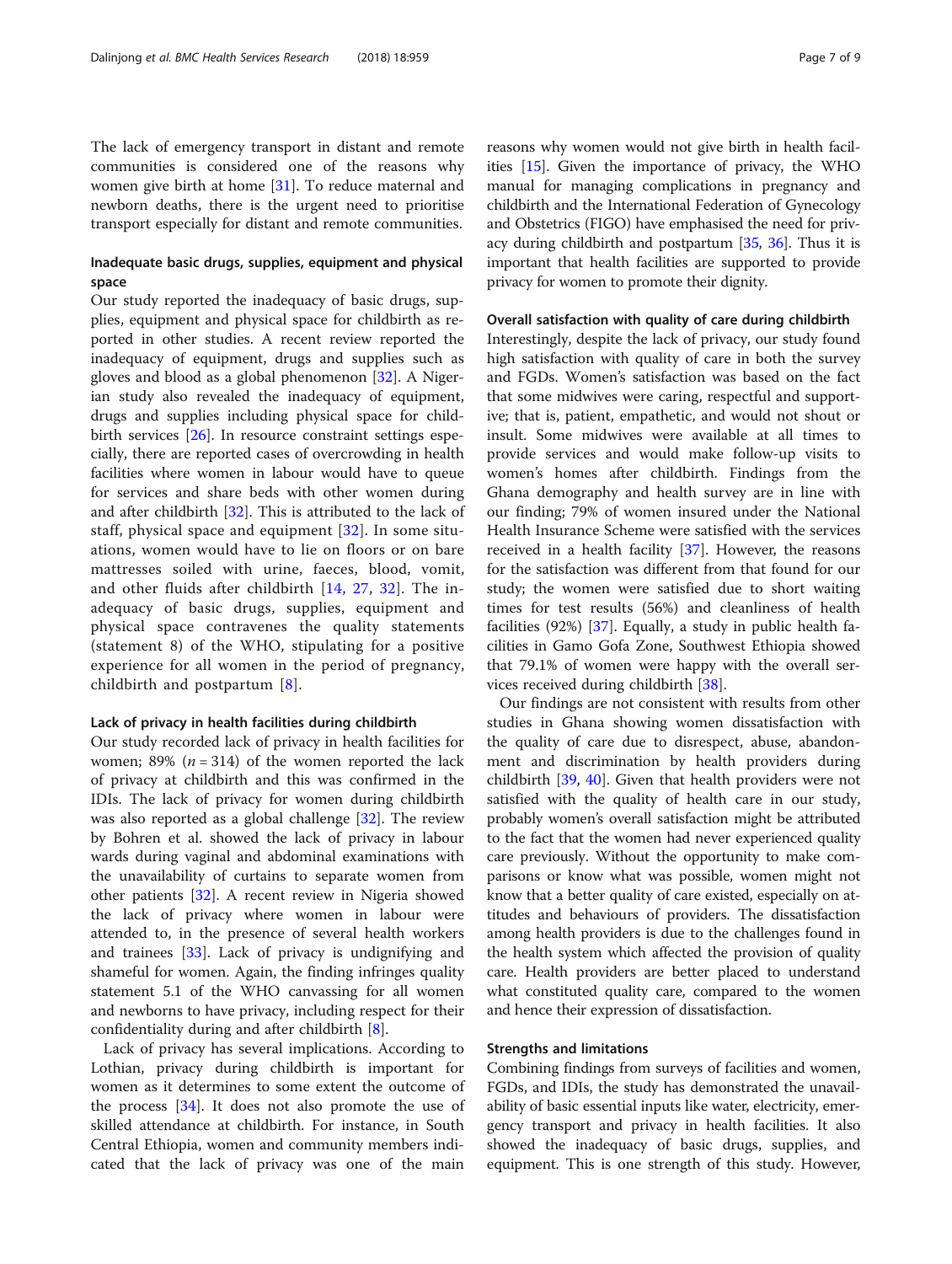<span id="page-7-0"></span>the high level of satisfaction reported in our study might be as a result of the halo effect. The joy of a successful live birth would not permit women to immediately express dissatisfaction with care received [\[41,](#page-8-0) [42\]](#page-8-0). Besides, our study measured perceived quality of care from the perspective of women and health providers. Although perceptions are important determinants for the utilisation of health services, measuring technical quality of care might have given different findings, which is beyond the scope of this paper. Hence readers should take note when reviewing this paper.

# Conclusion

There is lack of and inadequacy of basic essential inputs including clean water, electricity, emergency transport, drugs, supplies, equipment as well as privacy. While women were satisfied with care, health providers were not. Government needs to dedicate more resources to the provision of essential inputs, especially for CHPS compounds providing maternal health services. In addition, the district and sub-district health management committees should endeavour to play an active role in the management of health facilities to ensure efficiency and accountability. These measures would improve the provision of quality services and increase the use of skilled attendance for childbirth, leading to the achievement of universal health coverage and the sustainable development goals.

# Additional files

[Additional file 1:](https://doi.org/10.1186/s12913-018-3787-1) Structured questionnaire (survey). Description of data: Structured questionnaire for interviews with women. (DOCX 25 kb) [Additional file 2:](https://doi.org/10.1186/s12913-018-3787-1) Survey of health facilities. Description of data:

Checklist for health facility survey. (DOCX 19 kb)

[Additional file 3:](https://doi.org/10.1186/s12913-018-3787-1) In-depth interviews. Description of data: Interview guide for in-depth interviews with health providers. (DOCX 16 kb)

[Additional file 4:](https://doi.org/10.1186/s12913-018-3787-1) Focus group discussions. Description of data:

Interview guide for focus group discussions with women. (DOCX 28 kb)

### Abbreviations

(CHPS): Community-based Health Planning and Services; FGDs: Focus groups discussions; IDIs: In-depth interviews; WASH: Water, Sanitation and Hygiene; WHO: World Health Organization

#### Acknowledgements

We wish to thank the women and health providers who took part in the study, providing valuable information for the write-up of this manuscript.

#### Funding

The University of Technology Sydney (UTS) awarded two scholarships (UTS International Research Scholarship and UTS President's Scholarship) to enable the first author pursue a doctoral degree in UTS. UTS WHO Collaborating Centre in Nursing, Midwifery and Health also provided a travel award for data collection for the PhD.

#### Availability of data and materials

The datasets used and/or analysed during the current study are available from the corresponding author on reasonable request.

### Authors' contribution

PAD AYW CSEH conceived and conceptualized the study. PAD collected data. PAD carried out the data analysis. PAD wrote the manuscript and AYW and CSEH critically reviewed it. All authors read and approved the final manuscript.

#### Ethics approval and consent to participate

The Ethical Review Board of the Navrongo Health Research Centre, Ghana (NHRCIRB217) and the Human Research Ethics Committee of the relevant university (ETH16–0263) approved for the conduct of the study. Written informed consent was obtained from all participants.

#### Consent for publication

Not applicable.

#### Competing interests

The authors declare that they have no competing interests.

### Publisher's Note

Springer Nature remains neutral with regard to jurisdictional claims in published maps and institutional affiliations.

### Received: 3 November 2017 Accepted: 3 December 2018 Published online: 12 December 2018

#### References

- 1. Essendi H, Johnson FA, Madise N, Matthews Z, Falkingham J, Bahaj AS, James P, Blunden L. Infrastructural challenges to better health in maternity facilities in rural Kenya: community and healthworker perceptions. Reprod Health. 2015;12:103.
- 2. Singh A. Supply-side barriers to maternal health care utilization at health sub-centers in India. PeerJ. 2016;4:e2675.
- 3. Adair-Rohani H, Zukor K, Bonjour S, Wilburn S, Kuesel AC, Hebert R, Fletcher ER. Limited electricity access in health facilities of sub-Saharan Africa: a systematic review of data on electricity access, sources, and reliability. Glob Health Sci Pract. 2013;1(2):249–61.
- 4. WHO. Access to modern energy services for health facilities in resourceconstrained settings: a review of status, significance, challenges and Measurement. Geneva: World Health Organization; 2015.
- 5. WHO. Water, sanitation and hygiene in health care facilities urgent needs and actions: meeting report. Geneva: World Health Organization (WHO) and United Nations Children's Fund (UNICEF); 2015.
- 6. WHO. Meeting the fundamental need for water, sanitation and hygiene services in health care facilities: Meeting report. Madrid, Spain: World Health Organization (WHO) and United Nations Children's Fund (UNICEF); 2014.
- 7. WHO. Water, sanitation and hygiene in health care facilities: status in lowand middle-income countries and way forward. Geneva: World Health Organization (WHO) and United Nations Children's Fund (UNICEF); 2015.
- 8. WHO. Standards for improving quality of maternal and newborn care in health facilities. Geneva: World Health Organization; 2016.
- 9. Hsia RY, Mbembati NA, Macfarlane S, Kruk ME. Access to emergency and surgical care in sub-Saharan Africa: the infrastructure gap. Health Policy Plan. 2012;27(3):234–44.
- 10. Khatri RB, Dangi TP, Gautam R, Shrestha KN, Homer CSE. Barriers to utilization of childbirth services of a rural birthing center in Nepal: a qualitative study. PLoS One. 2017;12(5):e0177602.
- 11. Mkoka DA, Goicolea I, Kiwara A, Mwangu M, Hurtig A-K. Availability of drugs and medical supplies for emergency obstetric care: experience of health facility managers in a rural district of Tanzania. BMC Pregnancy and Childbirth. 2014;14(1):108.
- 12. Kanyangarara M, Munos MK, Walker N. Quality of antenatal care service provision in health facilities across sub-Saharan Africa: evidence from nationally representative health facility assessments. J Glob Health. 2017; 7(2):021101.
- 13. Diamond-Smith N, Sudhinaraset M, Montagu D. Clinical and perceived quality of care for maternal, neonatal and antenatal care in Kenya and Namibia: the service provision assessment. Reprod Health. 2016;13(1):92.
- 14. Banchani E, Tenkorang E. Implementation challenges of maternal health care in Ghana: the case of health care providers in the tamale Metropolis. BMC Health Serv Res. 2014;14(1):7.